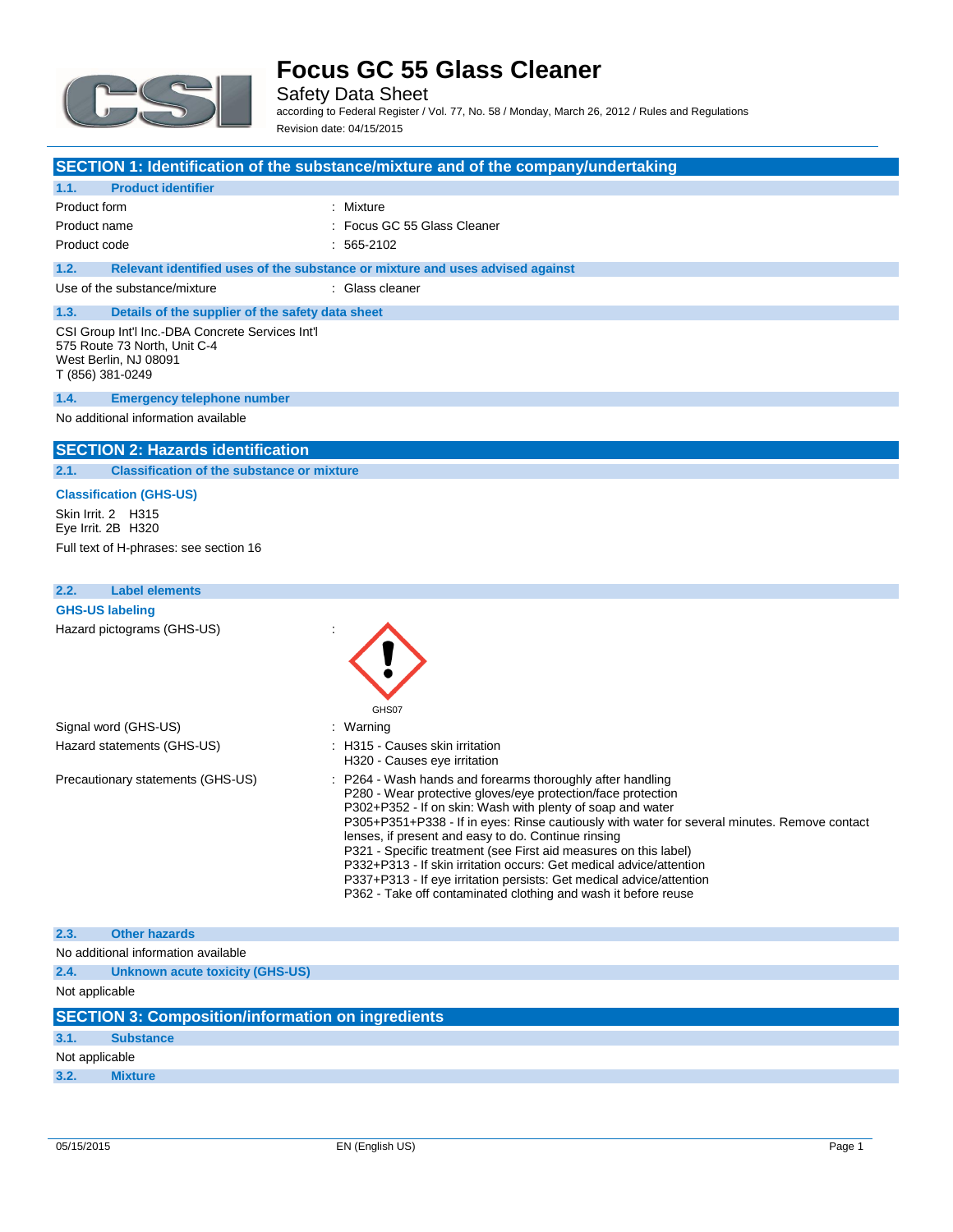#### Safety Data Sheet

according to Federal Register / Vol. 77, No. 58 / Monday, March 26, 2012 / Rules and Regulations

| <b>Name</b>                 | <b>Product identifier</b> | %         | <b>Classification (GHS-US)</b>               |
|-----------------------------|---------------------------|-----------|----------------------------------------------|
| <b>Polymeric Surfactant</b> |                           | $10 - 20$ | Eve Irrit, 2B, H320<br>Aquatic Acute 3, H402 |

#### Full text of H-phrases: see section 16

|                                       | <b>SECTION 4: First aid measures</b>                                |                                                                                                                                                                                                                                                                                     |
|---------------------------------------|---------------------------------------------------------------------|-------------------------------------------------------------------------------------------------------------------------------------------------------------------------------------------------------------------------------------------------------------------------------------|
| 4.1.                                  | <b>Description of first aid measures</b>                            |                                                                                                                                                                                                                                                                                     |
|                                       | First-aid measures general                                          | : Never give anything by mouth to an unconscious person. If you feel unwell, seek medical<br>advice (show the label where possible).                                                                                                                                                |
|                                       | First-aid measures after inhalation                                 | Remove victim to fresh air and keep at rest in a position comfortable for breathing. Immediately<br>call a poison center or doctor/physician.                                                                                                                                       |
| First-aid measures after skin contact |                                                                     | Remove/Take off immediately all contaminated clothing. Rinse skin with water/shower.<br>Immediately call a poison center or doctor/physician.                                                                                                                                       |
|                                       | First-aid measures after eye contact                                | : Rinse cautiously with water for several minutes. Remove contact lenses, if present and easy to<br>do. Continue rinsing. Immediately call a poison center or doctor/physician.                                                                                                     |
|                                       | First-aid measures after ingestion                                  | : Rinse mouth. Do NOT induce vomiting. Immediately call a poison center or doctor/physician.                                                                                                                                                                                        |
| 4.2.                                  | Most important symptoms and effects, both acute and delayed         |                                                                                                                                                                                                                                                                                     |
|                                       | Symptoms/injuries                                                   | : Causes severe skin burns and eye damage.                                                                                                                                                                                                                                          |
| 4.3.                                  |                                                                     | Indication of any immediate medical attention and special treatment needed                                                                                                                                                                                                          |
|                                       | No additional information available                                 |                                                                                                                                                                                                                                                                                     |
|                                       | <b>SECTION 5: Firefighting measures</b>                             |                                                                                                                                                                                                                                                                                     |
| 5.1.                                  | <b>Extinguishing media</b>                                          |                                                                                                                                                                                                                                                                                     |
|                                       | Suitable extinguishing media                                        | : Foam. Dry powder. Carbon dioxide. Water spray. Sand.                                                                                                                                                                                                                              |
|                                       | Unsuitable extinguishing media                                      | : Do not use a heavy water stream.                                                                                                                                                                                                                                                  |
| 5.2.                                  | Special hazards arising from the substance or mixture               |                                                                                                                                                                                                                                                                                     |
| Reactivity                            |                                                                     | : Thermal decomposition generates : corrosive vapors.                                                                                                                                                                                                                               |
| 5.3.                                  | <b>Advice for firefighters</b>                                      |                                                                                                                                                                                                                                                                                     |
|                                       | Firefighting instructions                                           | : Use water spray or fog for cooling exposed containers. Exercise caution when fighting any                                                                                                                                                                                         |
|                                       |                                                                     | chemical fire. Prevent fire-fighting water from entering environment.                                                                                                                                                                                                               |
|                                       | Protection during firefighting                                      | : Do not enter fire area without proper protective equipment, including respiratory protection.                                                                                                                                                                                     |
|                                       | <b>SECTION 6: Accidental release measures</b>                       |                                                                                                                                                                                                                                                                                     |
| 6.1.                                  | Personal precautions, protective equipment and emergency procedures |                                                                                                                                                                                                                                                                                     |
| 6.1.1.                                | For non-emergency personnel                                         |                                                                                                                                                                                                                                                                                     |
|                                       | Emergency procedures                                                | : Evacuate unnecessary personnel.                                                                                                                                                                                                                                                   |
|                                       |                                                                     |                                                                                                                                                                                                                                                                                     |
| 6.1.2.                                | For emergency responders                                            |                                                                                                                                                                                                                                                                                     |
|                                       | Protective equipment                                                | : Equip cleanup crew with proper protection.                                                                                                                                                                                                                                        |
|                                       | <b>Emergency procedures</b>                                         | : Ventilate area.                                                                                                                                                                                                                                                                   |
| 6.2.                                  | <b>Environmental precautions</b>                                    |                                                                                                                                                                                                                                                                                     |
|                                       |                                                                     | Prevent entry to sewers and public waters. Notify authorities if liquid enters sewers or public waters.                                                                                                                                                                             |
| 6.3.                                  | Methods and material for containment and cleaning up                |                                                                                                                                                                                                                                                                                     |
|                                       | Methods for cleaning up                                             | : Soak up spills with inert solids, such as clay or diatomaceous earth as soon as possible. Collect<br>spillage. Store away from other materials.                                                                                                                                   |
| 6.4.                                  | <b>Reference to other sections</b>                                  |                                                                                                                                                                                                                                                                                     |
|                                       | See Heading 8. Exposure controls and personal protection.           |                                                                                                                                                                                                                                                                                     |
|                                       | <b>SECTION 7: Handling and storage</b>                              |                                                                                                                                                                                                                                                                                     |
| 7.1.                                  | <b>Precautions for safe handling</b>                                |                                                                                                                                                                                                                                                                                     |
|                                       | Precautions for safe handling                                       | : Wash hands and other exposed areas with mild soap and water before eating, drinking or<br>smoking and when leaving work. Provide good ventilation in process area to prevent formation<br>of vapor. Do not breathe dust/mist/spray. Avoid contact during pregnancy/while nursing. |
|                                       | Hygiene measures                                                    | : Wash hands and forearms thoroughly after handling.                                                                                                                                                                                                                                |
| 7.2.                                  | Conditions for safe storage, including any incompatibilities        |                                                                                                                                                                                                                                                                                     |
|                                       | Technical measures                                                  | : Comply with applicable regulations.                                                                                                                                                                                                                                               |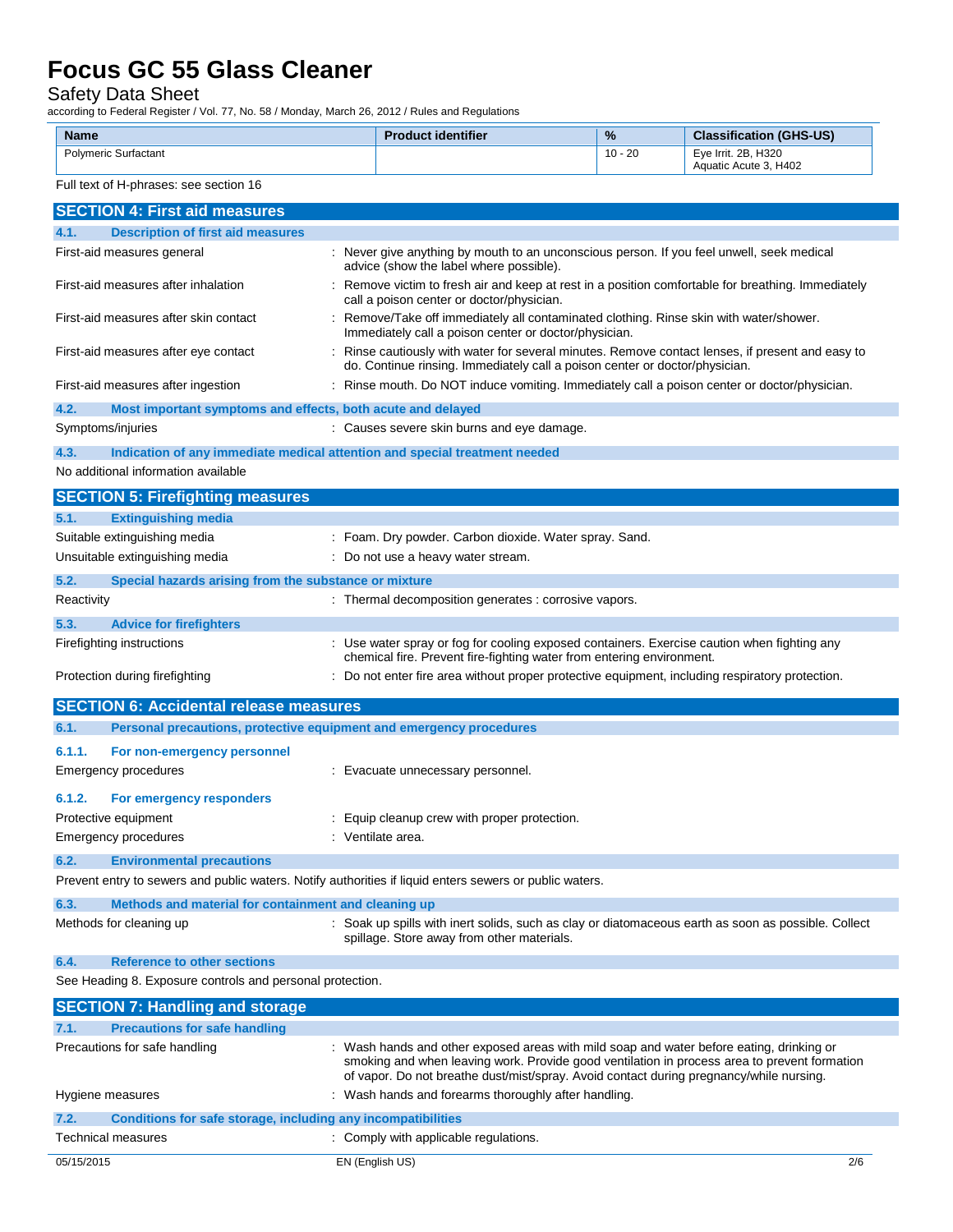### Safety Data Sheet

according to Federal Register / Vol. 77, No. 58 / Monday, March 26, 2012 / Rules and Regulations

| Storage conditions     | : Keep only in the original container in a cool, well ventilated place away from heat, hot surfaces,<br>sparks, open flame and other ignition sources. No smoking. Keep container closed when not in<br>use. |
|------------------------|--------------------------------------------------------------------------------------------------------------------------------------------------------------------------------------------------------------|
| Incompatible products  | : Strong bases. Strong acids.                                                                                                                                                                                |
| Incompatible materials | : Sources of ignition. Direct sunlight.                                                                                                                                                                      |
|                        |                                                                                                                                                                                                              |

#### **7.3. Specific end use(s)**

No additional information available

#### **SECTION 8: Exposure controls/personal protection**

| 8.1.         | <b>Control parameters</b>        |                |  |  |
|--------------|----------------------------------|----------------|--|--|
|              | <b>Focus GC 55 Glass Cleaner</b> |                |  |  |
| <b>ACGIH</b> |                                  | Not applicable |  |  |
| <b>OSHA</b>  |                                  | Not applicable |  |  |
|              | <b>Polymeric Surfactant</b>      |                |  |  |
| <b>ACGIH</b> |                                  | Not applicable |  |  |
| <b>OSHA</b>  |                                  | Not applicable |  |  |

| 8.2.<br><b>Exposure controls</b> |                                                                            |
|----------------------------------|----------------------------------------------------------------------------|
| Personal protective equipment    | : Avoid all unnecessary exposure.                                          |
| Hand protection                  | : Wear protective gloves/eye protection/face protection protective gloves. |
| Eye protection                   | : Chemical goggles or face shield.                                         |
| Skin and body protection         | : Wear suitable protective clothing.                                       |
| Respiratory protection           | : Wear appropriate mask.                                                   |
| Other information                | Do not eat, drink or smoke during use.                                     |

#### **SECTION 9: Physical and chemical properties**

| Information on basic physical and chemical properties<br>9.1. |                                               |     |
|---------------------------------------------------------------|-----------------------------------------------|-----|
| Physical state                                                | : Liquid                                      |     |
| Color                                                         | clear                                         |     |
| Odor                                                          | Odourless                                     |     |
| Odor threshold                                                | No data available                             |     |
| pH                                                            | : 11.5                                        |     |
| Melting point                                                 | No data available                             |     |
| Freezing point                                                | No data available                             |     |
| Boiling point                                                 | 212 - 220 °F                                  |     |
| Flash point                                                   | : $\geq 200$ °F                               |     |
| Relative evaporation rate (butyl acetate=1)                   | : No data available                           |     |
| Flammability (solid, gas)                                     | No data available                             |     |
| <b>Explosion limits</b>                                       | No data available                             |     |
| <b>Explosive properties</b>                                   | No data available                             |     |
| Oxidizing properties                                          | No data available<br>÷                        |     |
| Vapor pressure                                                | No data available<br>÷                        |     |
| Relative density                                              | 1.03                                          |     |
| Relative vapor density at 20 °C                               | Same as water                                 |     |
| Solubility                                                    | Soluble in water.                             |     |
| Log Pow                                                       | No data available<br>$\overline{\phantom{a}}$ |     |
| Log Kow                                                       | No data available                             |     |
| Auto-ignition temperature                                     | No data available                             |     |
| Decomposition temperature                                     | No data available                             |     |
| Viscosity                                                     | No data available                             |     |
| Viscosity, kinematic                                          | No data available                             |     |
| Viscosity, dynamic                                            | No data available                             |     |
| 05/15/2015                                                    | EN (English US)                               | 3/6 |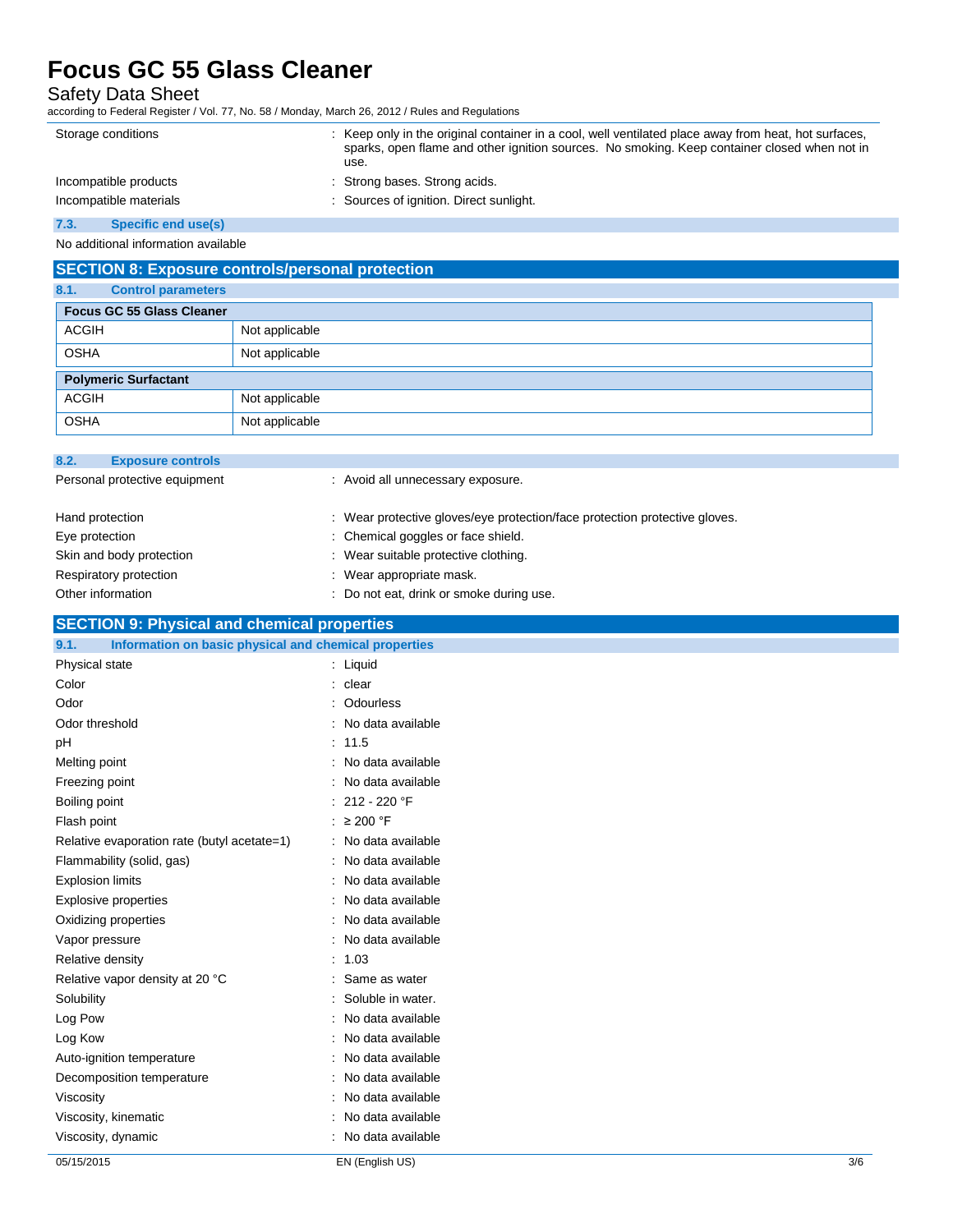### Safety Data Sheet

according to Federal Register / Vol. 77, No. 58 / Monday, March 26, 2012 / Rules and Regulations

| 9.2.                                | <b>Other information</b>                             |  |  |
|-------------------------------------|------------------------------------------------------|--|--|
| No additional information available |                                                      |  |  |
|                                     |                                                      |  |  |
|                                     | <b>SECTION 10: Stability and reactivity</b>          |  |  |
| 10.1.                               | <b>Reactivity</b>                                    |  |  |
|                                     | Thermal decomposition generates : corrosive vapors.  |  |  |
| 10.2.                               | <b>Chemical stability</b>                            |  |  |
|                                     | Stable under normal conditions. Not established.     |  |  |
| 10.3.                               | <b>Possibility of hazardous reactions</b>            |  |  |
| Not established.                    |                                                      |  |  |
| 10.4.                               | <b>Conditions to avoid</b>                           |  |  |
|                                     | Direct sunlight. Extremely high or low temperatures. |  |  |
| 10.5.                               | <b>Incompatible materials</b>                        |  |  |
|                                     | Other and the Other and have a                       |  |  |

Strong acids. Strong bases.

**10.6. Hazardous decomposition products**

Fume. Carbon monoxide. Carbon dioxide. Thermal decomposition generates : corrosive vapors.

|       | <b>SECTION 11: Toxicological information</b> |
|-------|----------------------------------------------|
| 11.1. | Information on toxicological effects         |

| Acute toxicity                                         | : Not classified                                                    |
|--------------------------------------------------------|---------------------------------------------------------------------|
| <b>Polymeric Surfactant</b>                            |                                                                     |
| LD50 oral rat                                          | > 5000 mg/kg                                                        |
| Skin corrosion/irritation                              | Causes skin irritation.                                             |
|                                                        | pH: 11.5                                                            |
| Serious eye damage/irritation                          | Causes eye irritation.                                              |
|                                                        | pH: 11.5                                                            |
| Respiratory or skin sensitization                      | : Not classified                                                    |
| Germ cell mutagenicity                                 | : Not classified                                                    |
| Carcinogenicity                                        | : Not classified                                                    |
| Reproductive toxicity                                  | : Not classified                                                    |
| Specific target organ toxicity (single exposure)       | : Not classified                                                    |
| Specific target organ toxicity (repeated<br>exposure)  | : Not classified                                                    |
| Aspiration hazard                                      | Not classified                                                      |
| Potential Adverse human health effects and<br>symptoms | : Based on available data, the classification criteria are not met. |

| <b>SECTION 12: Ecological information</b>     |                        |  |
|-----------------------------------------------|------------------------|--|
| 12.1.<br><b>Toxicity</b>                      |                        |  |
| <b>Polymeric Surfactant</b>                   |                        |  |
| EC50 Daphnia 1                                | 80 mg/l                |  |
| <b>Persistence and degradability</b><br>12.2. |                        |  |
| <b>Focus GC 55 Glass Cleaner</b>              |                        |  |
| Persistence and degradability                 | Not established.       |  |
| <b>Bioaccumulative potential</b><br>12.3.     |                        |  |
| <b>Focus GC 55 Glass Cleaner</b>              |                        |  |
| Bioaccumulative potential                     | Not established.       |  |
| <b>Mobility in soil</b><br>12.4.              |                        |  |
| No additional information available           |                        |  |
| 05/15/2015                                    | EN (English US)<br>4/6 |  |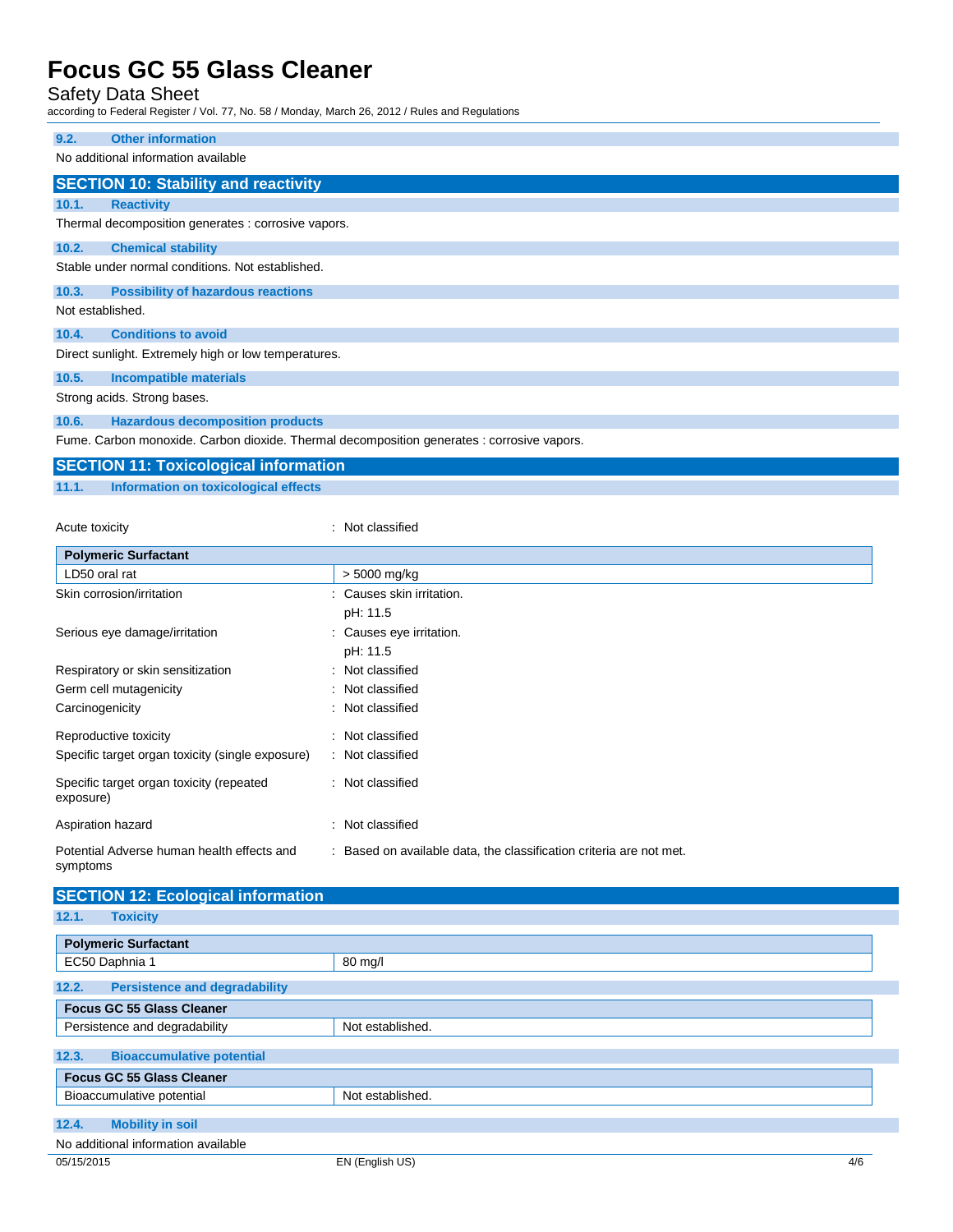Safety Data Sheet

according to Federal Register / Vol. 77, No. 58 / Monday, March 26, 2012 / Rules and Regulations

| 12.5.<br><b>Other adverse effects</b>                                                                                                                                              |                                                                                                                                                                                |
|------------------------------------------------------------------------------------------------------------------------------------------------------------------------------------|--------------------------------------------------------------------------------------------------------------------------------------------------------------------------------|
| Effect on the global warming                                                                                                                                                       | : No known ecological damage caused by this product.                                                                                                                           |
| Other information                                                                                                                                                                  | : Avoid release to the environment.                                                                                                                                            |
| <b>SECTION 13: Disposal considerations</b>                                                                                                                                         |                                                                                                                                                                                |
| 13.1.<br><b>Waste treatment methods</b>                                                                                                                                            |                                                                                                                                                                                |
| Waste disposal recommendations                                                                                                                                                     | Dispose in a safe manner in accordance with local/national regulations. Dispose of<br>contents/container in accordance with local/regional/national/international regulations. |
| Ecology - waste materials                                                                                                                                                          | : Avoid release to the environment.                                                                                                                                            |
| <b>SECTION 14: Transport information</b>                                                                                                                                           |                                                                                                                                                                                |
| <b>Department of Transportation (DOT)</b><br>In accordance with DOT<br>Not regulated for transport                                                                                 |                                                                                                                                                                                |
| <b>Additional information</b>                                                                                                                                                      |                                                                                                                                                                                |
| Other information                                                                                                                                                                  | : No supplementary information available.                                                                                                                                      |
| <b>ADR</b><br>No additional information available<br><b>Transport by sea</b><br>No additional information available<br><b>Air transport</b><br>No additional information available |                                                                                                                                                                                |
| <b>SECTION 15: Regulatory information</b>                                                                                                                                          |                                                                                                                                                                                |
|                                                                                                                                                                                    |                                                                                                                                                                                |
| 15.1. US Federal regulations                                                                                                                                                       |                                                                                                                                                                                |
| <b>Focus GC 55 Glass Cleaner</b>                                                                                                                                                   |                                                                                                                                                                                |
| Not listed on the United States TSCA (Toxic Substances Control Act) inventory                                                                                                      |                                                                                                                                                                                |
| <b>Polymeric Surfactant</b>                                                                                                                                                        |                                                                                                                                                                                |
| Not listed on the United States TSCA (Toxic Substances Control Act) inventory                                                                                                      |                                                                                                                                                                                |
| 15.2. International regulations                                                                                                                                                    |                                                                                                                                                                                |
| <b>CANADA</b><br>No additional information available                                                                                                                               |                                                                                                                                                                                |
| <b>EU-Regulations</b><br>No additional information available                                                                                                                       |                                                                                                                                                                                |
| Classification according to Regulation (EC) No. 1272/2008 [CLP]<br>No additional information available                                                                             |                                                                                                                                                                                |
| Classification according to Directive 67/548/EEC [DSD] or 1999/45/EC [DPD]<br>Not classified                                                                                       |                                                                                                                                                                                |
| <b>National regulations</b><br>No additional information available                                                                                                                 |                                                                                                                                                                                |
| 15.3. US State regulations<br>No additional information available                                                                                                                  |                                                                                                                                                                                |
|                                                                                                                                                                                    |                                                                                                                                                                                |
| <b>SECTION 16: Other information</b>                                                                                                                                               |                                                                                                                                                                                |
| <b>Revision date</b><br>Other information                                                                                                                                          | : 04/15/2015<br>: None.                                                                                                                                                        |